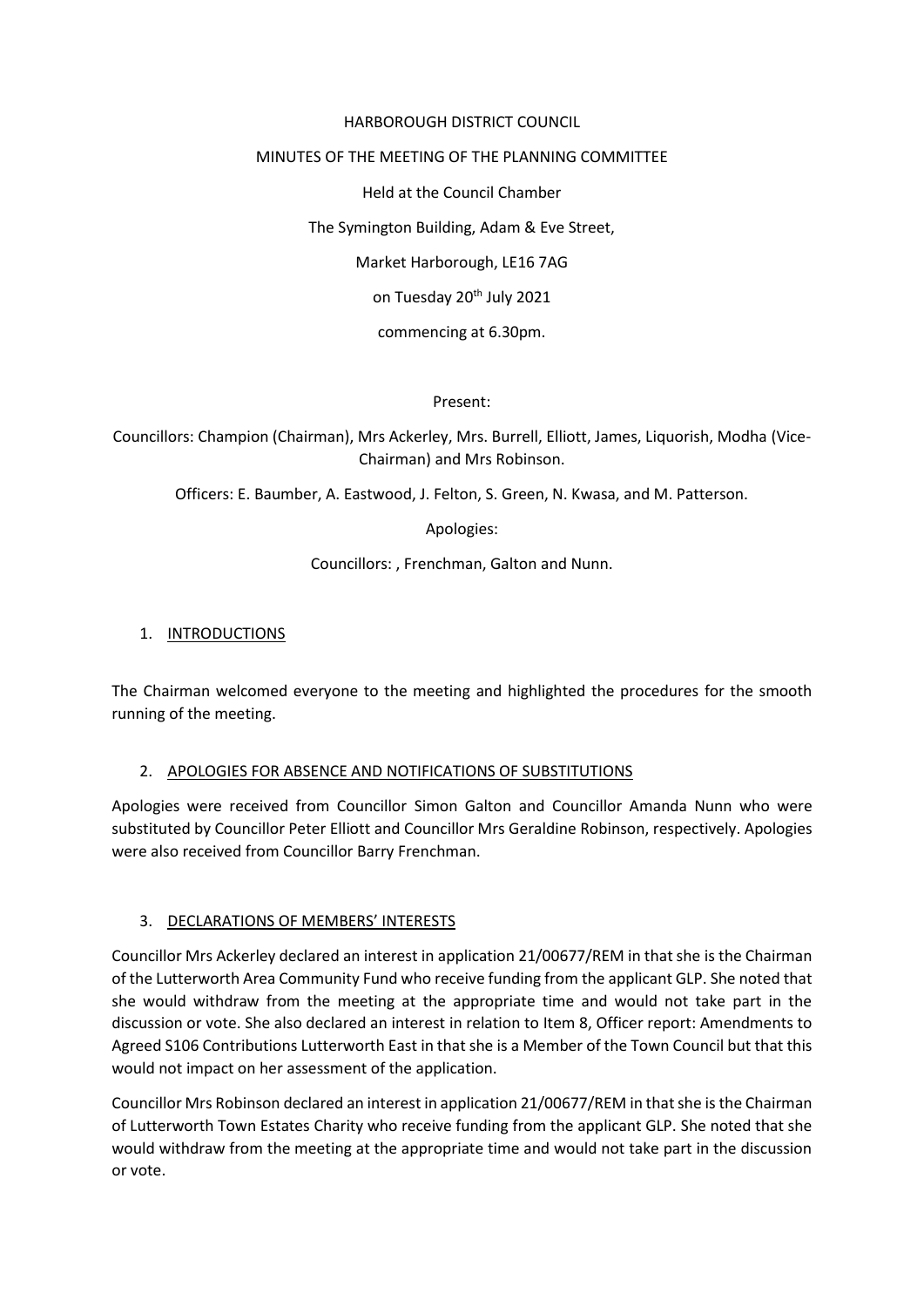Councillor Champion declared an interest in application 21/00983/FUL in that he is the Applicant, and in Item 8, Officer report: Amendments to Agreed S106 Contributions Lutterworth East in that he is a County Councillor for the Applicant, Leicestershire County Council. He noted that he would leave the meeting at the appropriate time and would not take part in the discussion or vote.

# 4. MINUTES

**RESOLVED that the minutes of the Planning Committee meeting held on 1st June 2021 (continuation of the meeting on 11th May 2021) AND the minutes of the Extraordinary meeting of the Planning Committee held on 15th June 2021 be approved and signed by the Chairman as a true record.**

## 5. REFERRALS UP TO COUNCIL BY THE PLANNING COMMITTEE

There were none.

6. QUESTIONS AND PETITIONS SUBMITTED BY THE PUBLIC

There were none.

#### 7. APPLICATIONS FOR DETERMINATION

-

Prior to the meeting at the request of the Chairman the running order of applications was amended as follows;

- 21/00798/FUL- Market Harborough
- 21/00770/FUL Kibworth Harcourt
- 21/00567/FUL- Great Bowden
- 20/01783/FUL Bitteswell
- 20/00770/FUL Market Harborough
- 21/00340/FUL Lutterworth
- 21/00677/REM Bitteswell with Bittesby
- 21/00983/FUL Market Harborough
- i. The Planning Officer introduced the report in respect of application 21/00798/FUL Removal of existing workshop/garage and erection of a dwelling (revised scheme of 19/01900/FUL), Land Opposite No 10 Harrod Drive, Market Harborough.

Councillor Knowles joined the meeting remotely to present his reasons for calling in the application to the Committee. He noted that he had been contacted by a number of people both in favour of and against the application and felt that for purposes of transparency that the application should be determined by the Committee.

The Development Planning Manager noted that the first speaker in objection to the application, Chris Gilliam, had been expecting to join the Committee meeting remotely, as he had previously when remote committee meetings had been permitted under The Local Authorities and Police and Crime Panels (Coronavirus) (Flexibility of Local Authority and Police and Crime Panel Meetings) (England and Wales) Regulations 2020. After the  $7<sup>th</sup>$  May 2021 these regulations no longer applied and as all speakers are required to present their submissions to the Committee in person, he would be unable to participate. The Development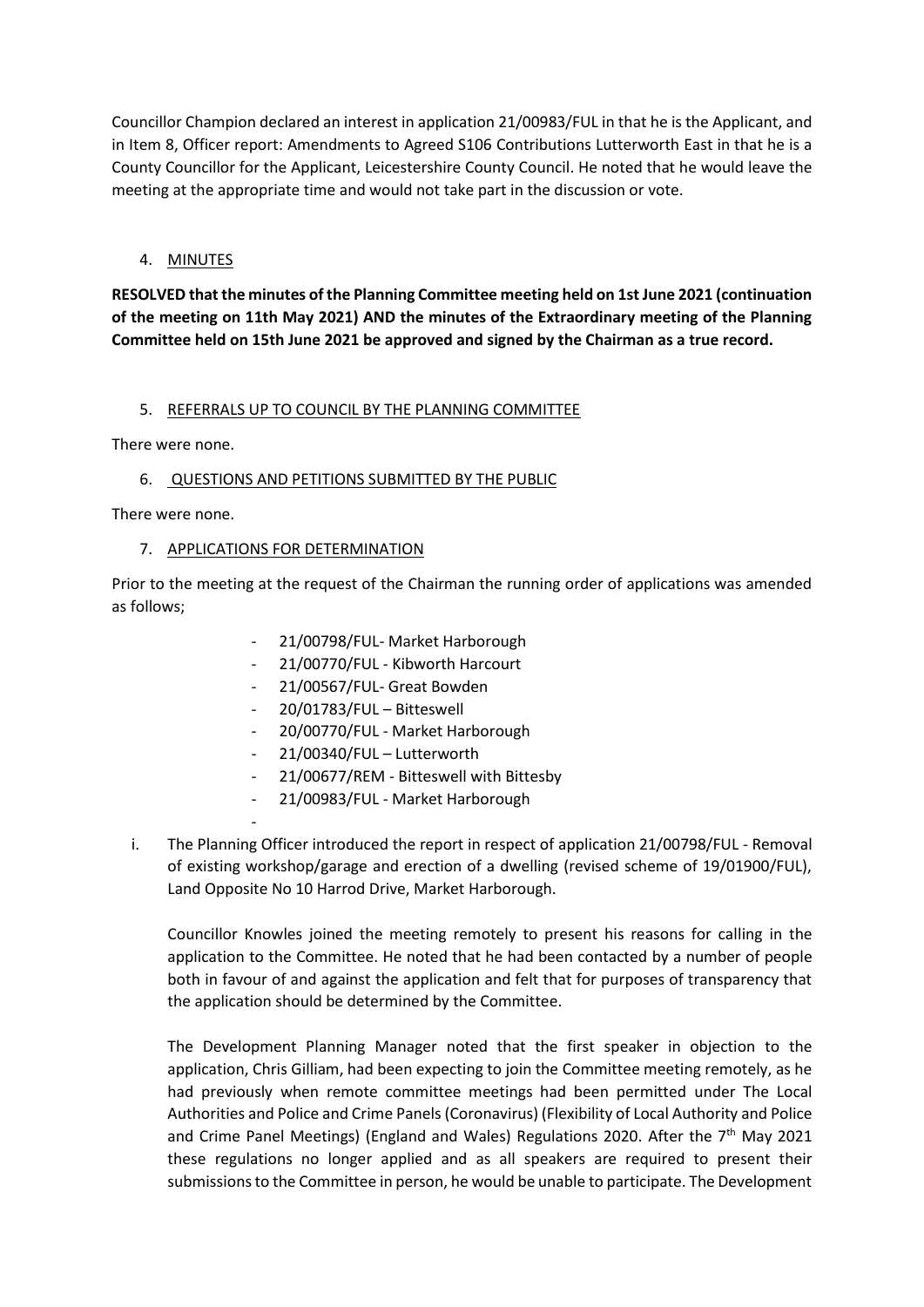Planning Manager noted that he would contact Mr Gilliam to express his apologies that this information may not have been clearly communicated but that he felt there were still sufficient representations, both in support of and against, to determine the application. It was then confirmed that the remaining two speakers in objection would receive 4.5 minutes each in line with the Council's Constitution which states that;

*'[Speakers] can address the Planning Committee for up to 3 minutes as a representative of the following:* 

*An objector to a proposal (Maximum of 3 Speakers or the same amount of time as allowed for supporters, whichever is the greater);'*

Representations were heard in objection to the application from David Morris and Tim Pepper and in support of the application from Mr V Pabari, Mr P Baildon and Miss K Pabari. Members had the opportunity to question the speakers and Officers. Following the discussion, it was;

**RESOLVED that Planning Permission is REFUSED, as outlined in the report for the following reason:** 

**The development by virtue of its scale, siting, materials and appearance, would have an unacceptably harmful effect on the character and appearance of the area. The proposal would not accord with Policy GD8 (b) and (d) of the HLP.**

ii. The Planning Officer introduced the report in respect of application 21/00770/FUL - Erection of a detached dwelling, alteration to access, amenity space and associated works, 87 Leicester Road, Kibworth Harcourt.

Members had the opportunity to question the Officers. Following the discussion, it was;

# **RESOLVED that Planning Permission is APPROVED for the reasons set out in the report and subject to the Planning Conditions outlined in Annexe A of the report.**

iii. The Development Planning Manager introduced the report in respect of application 21/00567/FUL- Erection of a dwelling (Revised Scheme of 19/01211/FUL), 41 Main Street, Great Bowden.

He directed Members to the Supplementary Information which had been published online and circulated to Members of the Committee before the meeting and it was noted that there had been no Highways objections. Representations were heard in objection to the application from Pauline Anstead, Nicholas Anstead and Edwin Gregory. Members had the opportunity to question the speakers and Officers. Following the discussion, Councillor Mrs Burrell moved that the application be REFUSED, contrary to Officer Recommendations, for the following reasons;

*The proposal by virtue of its design including extensive excavation and backland nature will represent inappropriate garden development by virtue of its size, siting and appearance and have a detrimental impact towards neighbouring amenity, including potentially during construction through export of excavated material. The proposal is therefore contrary to Harborough Local Plan policy GD8 1 (e(i) and e(ii) ) and Great Bowden Neighbourhood Plan (May 2020) policy H6 e.*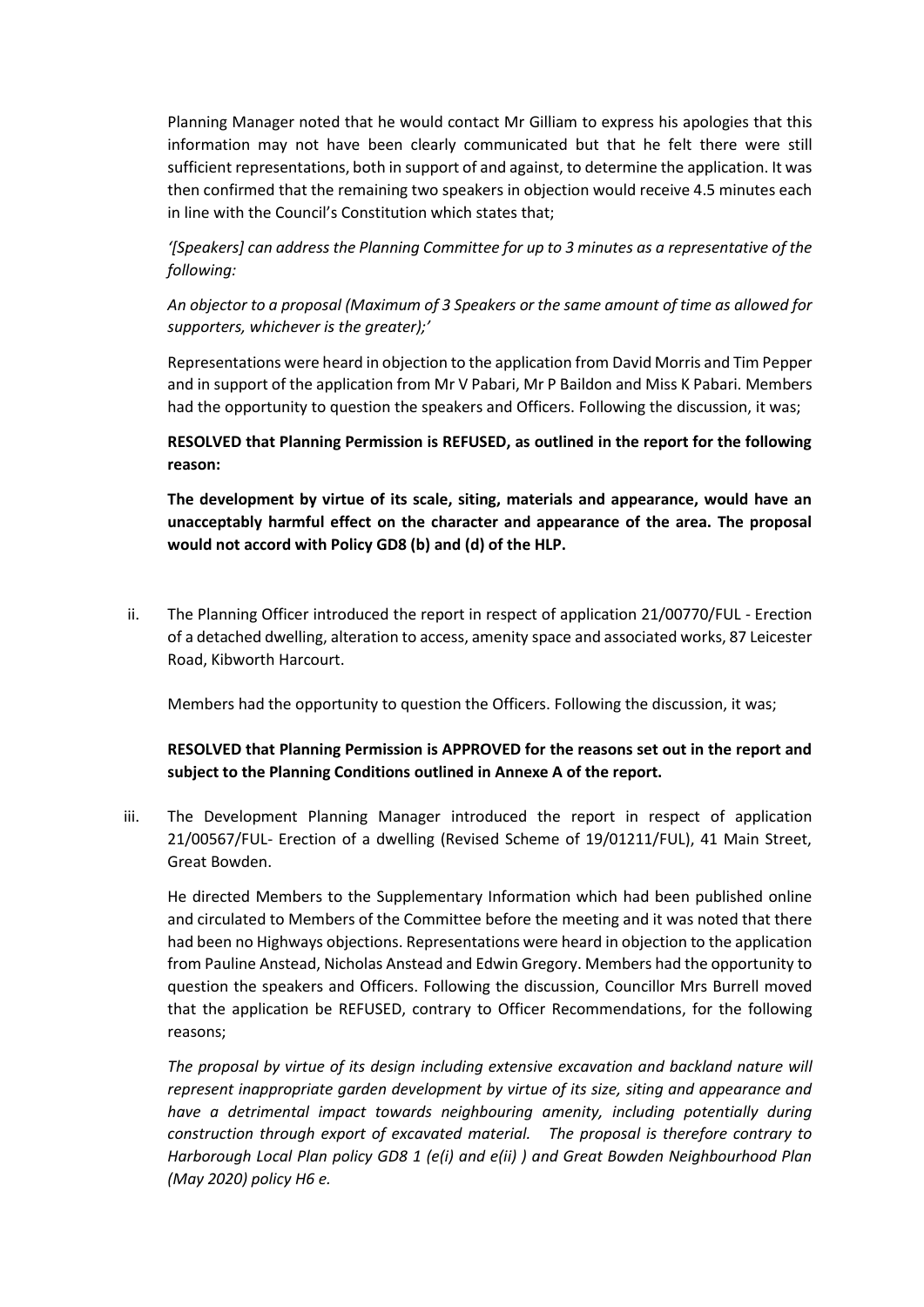This was seconded by Councillor Modha. The motion was taken to the vote and it was therefore;

### **RESOLVED that the application be REFUSED for the reasons noted above.**

iv. The Development Planning Manager introduced the report in respect of application 20/01783/FUL – Change of use of land from 1 traveller pitch and stables to the provision of 5 traveller pitches for extended family (additional 4 pitches), Mere Meadows, Mere Road, Bitteswell, Leicestershire, LE17 4LH.

He directed Members to the Supplementary Information which had been published online and circulated to Members of the Committee before the meeting and it was noted that further comments had been received on the day, including the registered public speaker who was unable to attend and had circulated additional information to the Committee prior to the meeting. Members had the opportunity to question Officers and during the discussion requested that the meeting be briefly adjourned to allow time to read the additional information. The Chairman adjourned the meeting at 20.10 and it recommenced at 20.25. Following the discussion, Councillor Liquorish moved to APPROVE the application as per Officer recommendations, this was seconded by Councillor Mrs Burrell. This was taken to the vote and the motion was LOST. Councillor Modha then moved that the application be REFUSED, contrary to Officer Recommendations, for the following reason;

*That the Council has a supply of pitches to meet its identified need and there are vacant pitches at the larger site. The proposal is therefore contrary to Local Plan policy H6(1).* 

This was seconded by Councillor Mrs Robinson. The motion was taken to the vote and it was therefore;

## **RESOLVED that the application be REFUSED for the reason noted above.**

v. The Planning Officer introduced the report in respect of application 20/00770/FUL – Conversion of offices to 21 dwellings and erection of rear extension, Fisher German, 40 High Street, Market Harborough, Leicestershire.

Representations were heard in objection to the application from Dylan Jones. Members had the opportunity to question the speaker and Officers. Following the discussion it was,

**RESOLVED that Planning Permission is APPROVED for the reasons set out in the report, subject to the completion of a Section 106 obligation of a viability review mechanism to secure contributions mitigating development impacts in the event the development benefits from a favourable change in viability not currently identified, and subject to the Planning Conditions outlined in Appendix B of this report.**

vi. The Development Planning Manager introduced the report in respect of application 21/00340/FUL – Erection of 33 dwellings, associated car parking provision and ancillary works in respect of Phase 4 of 15/01665/OUT, Land At Coventry Road, Lutterworth.

Members had the opportunity to question the Officers. Following the discussion it was,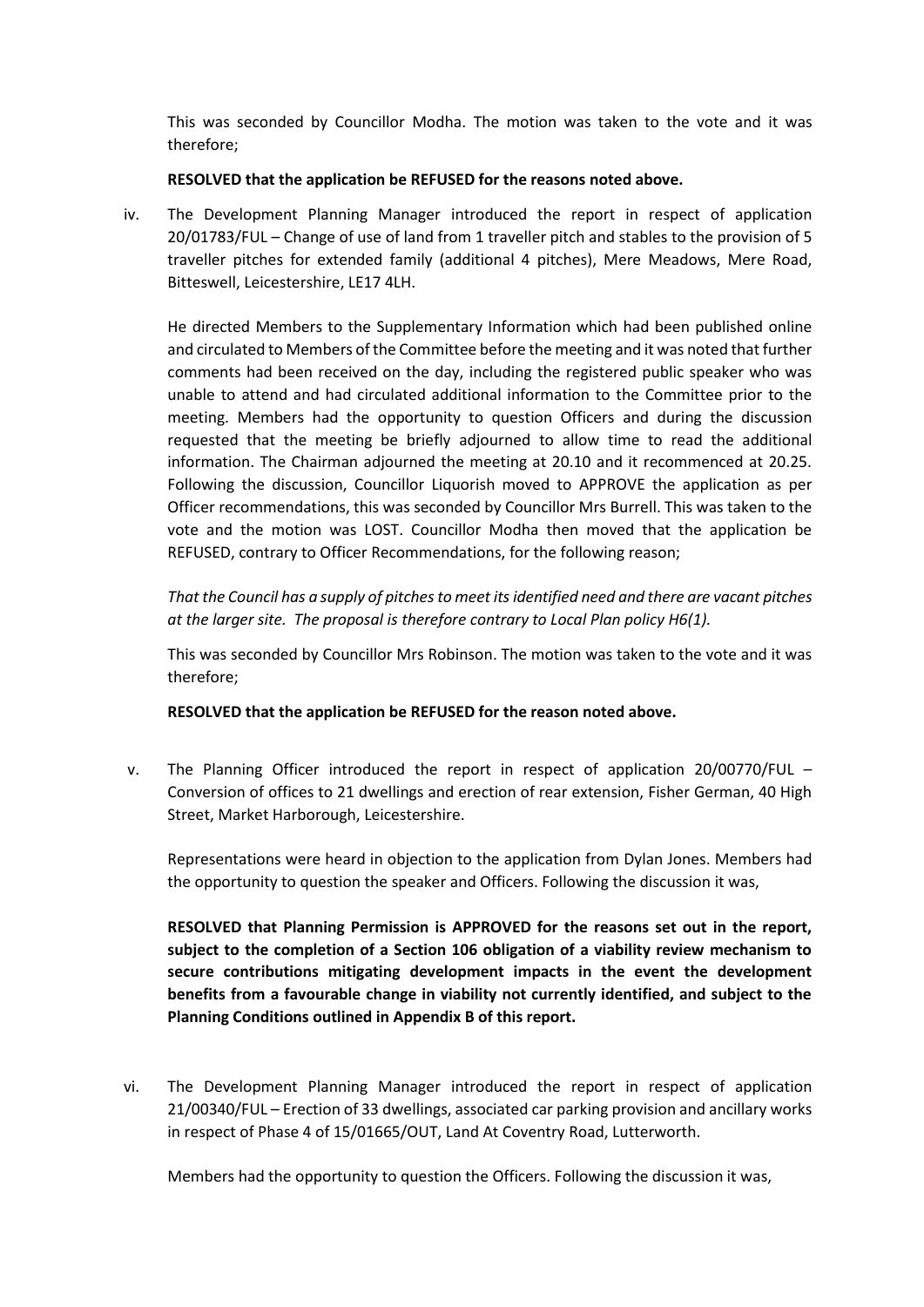**RESOLVED that Planning Permission is APPROVED for the reasons set out in the report and subject to the conditions as set out in Appendix A, (including an amendment to Condition 4 to include maintenance and protection of any trees to be retained), and Section 106 contributions in Appendix B.**

Councillors Mrs Ackerley and Mrs Robinson left the meeting room. The Chairman then proposed that the meeting be extended in line with the Council's Constitution which states that,

*'Unless the majority of Members present vote for the meeting to continue, any meeting which has not been completed when three hours have elapsed after the commencement of the meeting will adjourn immediately.'*

The proposal to extend the meeting was AGREED.

vii. The Strategic Growth Team Leader introduced the report in respect of application 21/00677/REM - Application for the approval of reserved matters (layout, scale, appearance, landscaping and internal access) plots I and H of hybrid application ref 15/01531/OUT and APP/F2415/W/18/3206289.

Members had the opportunity to question the Officers. Following the discussion it was,

**RESOLVED that Planning Permission is APPROVED, for the reasons set out in the report and subject to the recommended conditions set out in Section 8 of this report.**

Councillors Mrs Ackerley and Mrs Robinson re-entered the meeting room. Councillor Champion left the meeting room and Councillor Modha continued the meeting as Vice-Chairman.

viii. The Planning Officer introduced the report in respect of application 21/00983/FUL – Conversion of double garage into reception, bedroom and wet room for elderly relative, erection of a workshop and erection of a tool shed in rear garden, enlargement of front drive to accommodate additional two cars with permeable (resin bound) surface, 36 Alvington Way, Market Harborough.

Members had the opportunity to question the Officers. Following the discussion it was,

**RESOLVED that Planning Permission is APPROVED, for the reasons set out in the report and subject to the Planning Conditions set out in Annexe A of this report.**

# 8. OFFICER REPORT: AMENDMENTS TO AGREED S106 CONTRIBUTIONS LUTTERWORTH EAST

The Strategic Growth Team Leader presented the report, the purpose of which was;

1.1 To decide whether the agreed Section 106 contributions should be amended to reflect